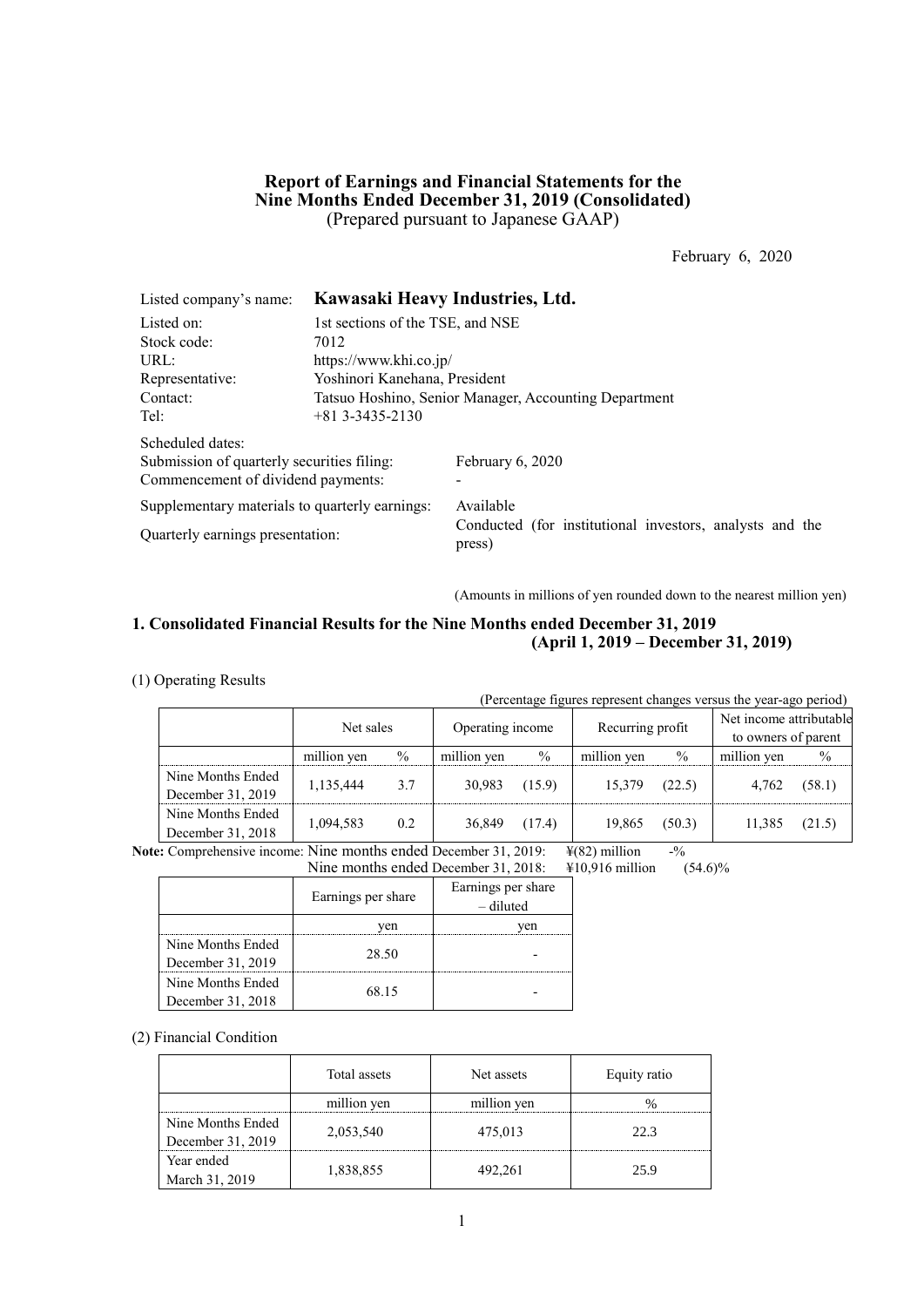### **Note:** Shareholders' equity: Nine Months Ended December 31, 2019: ¥459,064 million Year ended March 31, 2019: ¥ 476,387 million

## **2. Dividends**

|                                          | Dividend per share |               |              |               |           |  |  |  |
|------------------------------------------|--------------------|---------------|--------------|---------------|-----------|--|--|--|
|                                          | End of first       | End of second | End of third | End of fiscal |           |  |  |  |
| Record date or term                      | quarter            | quarter       | quarter      | vear          | Full year |  |  |  |
|                                          | yen                | yen           | yen          | yen           | yen       |  |  |  |
| Year ended<br>March 31, 2019             |                    | 35.00         |              | 35.00         | 70.00     |  |  |  |
| Year ending<br>March 31, 2020            |                    | 35.00         |              |               |           |  |  |  |
| Year ending March<br>31, 2020 (forecast) |                    |               |              | 35.00         | 70.00     |  |  |  |

**Note:** Revisions to the most recently announced dividend forecast: None

## **3. Forecast of Consolidated Earnings for the Year Ending March 31, 2020 (April 1, 2019 – March 31, 2020)**

|           | (Percentage figures represent changes versus the year-ago period) |      |                  |       |                  |               |                                                   |       |                       |  |
|-----------|-------------------------------------------------------------------|------|------------------|-------|------------------|---------------|---------------------------------------------------|-------|-----------------------|--|
|           | Net sales                                                         |      | Operating income |       | Recurring profit |               | Net income<br>attributable to owners<br>of parent |       | Earnings per<br>share |  |
|           | million yen                                                       | $\%$ | million yen      | $\%$  | million yen      | $\frac{0}{0}$ | million yen                                       | $\%$  | yen                   |  |
| Full year | 1,660,000                                                         | 4.0  | 60,000           | (6.2) | 41,000           | 8.2           | 25,000                                            | (8.9) | 149.66                |  |

**Note:** Revisions to the most recently announced earnings forecast: Yes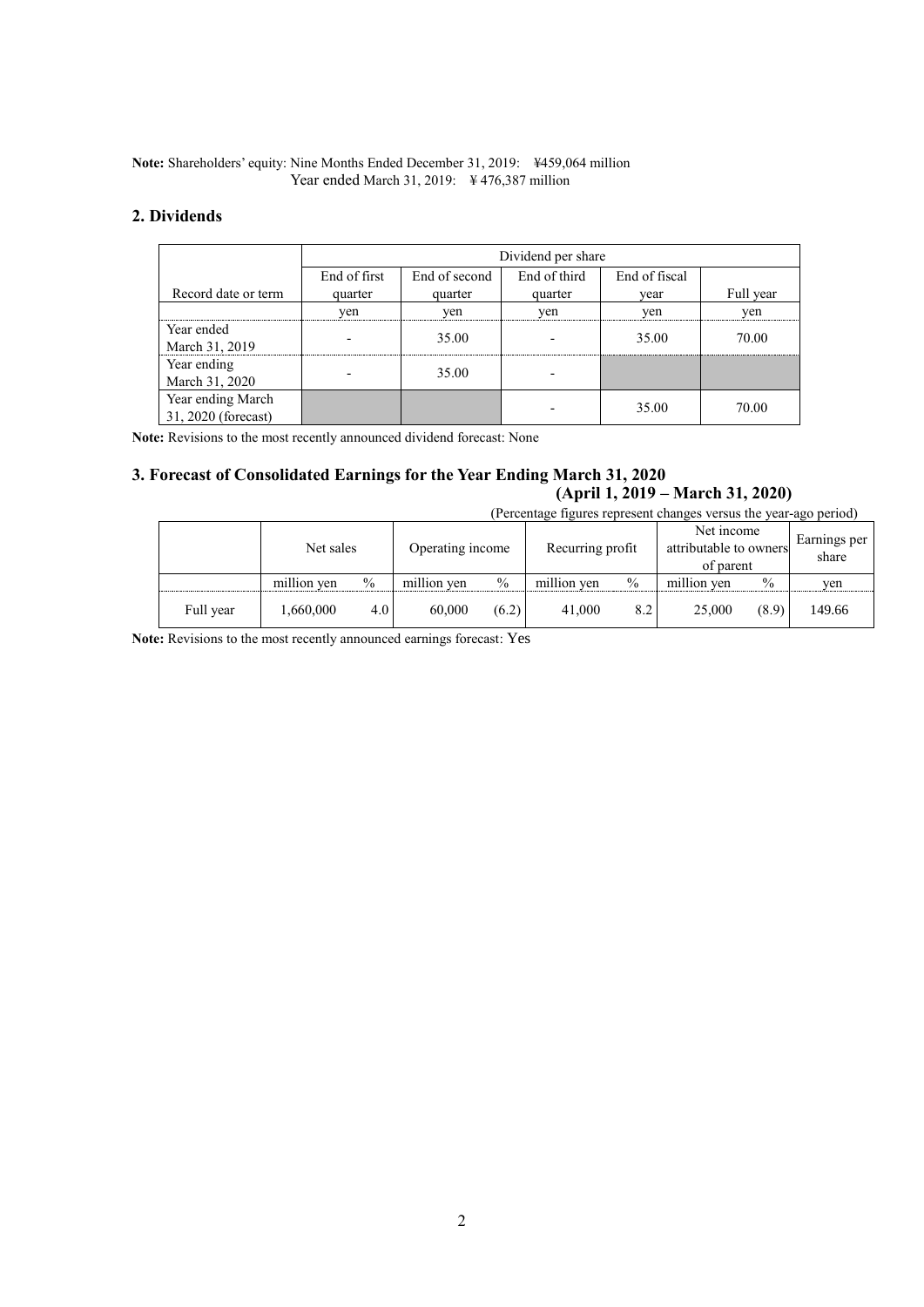### **Notes**

1) Changes affecting the status of material subsidiaries (scope of consolidation): None

- 2) Accounting procedures specific to preparation of quarterly consolidated financial statements: Yes \*For further details, see "2.Consolidated Financial Statements (3) Notes on financial statements" on page 16 in the Accompanying Materials.
- 3) Changes in accounting policies, changes in accounting estimates, and correction of errors
	- (1) Changes in accounting policies in accord with revisions to accounting standards: Yes
	- (2) Changes in accounting policies other than (1): None
	- (3) Changes in accounting estimates: None
	- (4) Correction of errors: None
- 4) Number of shares issued and outstanding (common stock)

|                    | (1) Number of shares issued as of period-end (including treasury stock) |
|--------------------|-------------------------------------------------------------------------|
| December 31, 2019: | 167,080,532 shares                                                      |
| March 31, 2019:    | 167,080,532 shares                                                      |

- (2) Number of shares held in treasury as of period-end December 31, 2019: 36,402 shares March 31, 2019: 35,196 shares
- (3) Average number of shares during respective periods December 31, 2019: 167,044,779 shares December 31, 2018: 167,046,730 shares

## **The quarterly report of earnings and financial statements is exempted from quarterly review procedures based on the Financial Instruments and Exchange act.**

#### **Appropriate Use of Financial Forecasts and Other Important Matters**

#### *Forward-Looking Statements*

These materials contain various forward-looking statements and other forecasts regarding performance and other matters. Such statements are based on information available at the time of their preparation, and do not mean that the Company promises to achieve these figures. Actual results may differ from those expressed or implied by forward-looking statements due to a range of factors. For assumptions underlying earnings forecasts and other information regarding the use of such forecasts, refer to "1. Qualitative Information and Financial Statements (3) Consolidated earnings outlook " on page 10 in the Accompanying Materials.

### *How to Obtain Supplementary Briefing Material on Quarterly Financial Results and Details of the Quarterly Financial Results Briefing*

The Company plans to conduct a briefing for institutional investors, analysts and the press by conference call on Thursday February 6, 2020, and to post the briefing material on quarterly financial results to be used for the briefing on TDnet and the Company's website simultaneously with the announcement of financial results.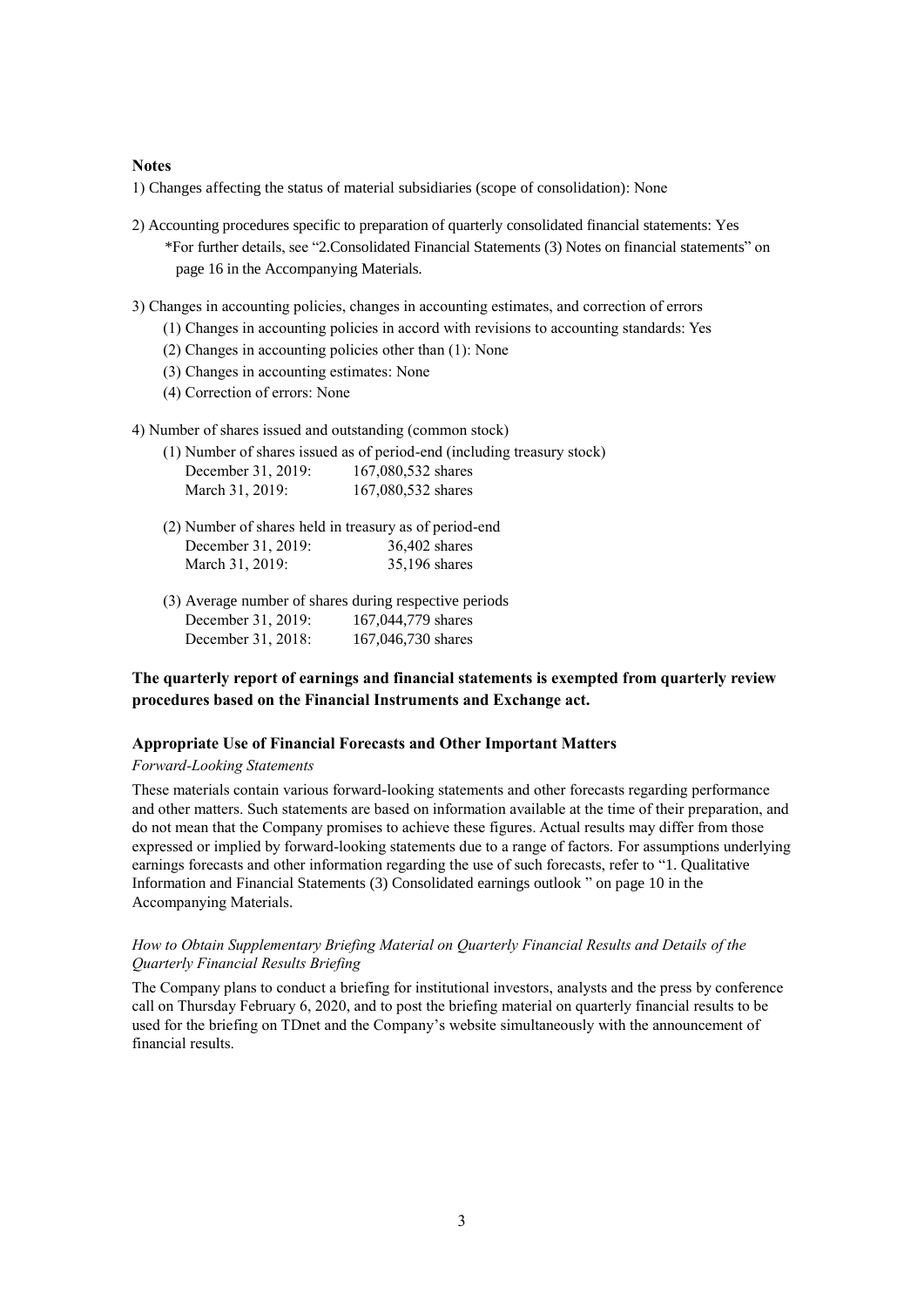# **Accompanying Materials – Contents**

| 1. Qualitative Information and Financial Statements                                           | 5  |
|-----------------------------------------------------------------------------------------------|----|
| (1) Consolidated operating results                                                            | 5  |
| (2) Consolidated financial position                                                           | 10 |
| (3) Consolidated earnings outlook                                                             | 11 |
| 2. Consolidated Financial Statements                                                          | 12 |
| (1) Consolidated balance sheets                                                               | 12 |
| (2) Consolidated statements of income and comprehensive income                                | 14 |
| (3) Notes on financial statements                                                             | 16 |
| (Notes on the going-concern assumption)                                                       | 16 |
| (Notes on significant changes in the amount of shareholders' equity)                          | 16 |
| (Accounting procedures specific to preparation of quarterly consolidated financial            | 16 |
| statements)                                                                                   |    |
| (Changes in accounting policies)                                                              | 16 |
| (Related to consolidated balance sheets)                                                      | 16 |
| (Related to consolidated statements of income)                                                | 17 |
| (Segment information)                                                                         | 18 |
| 3. Supplementary information                                                                  | 19 |
| (1) Consolidated cash flow statements (condensed)                                             | 19 |
| (2) Supplementary information on earnings forecasts for the fiscal year ending March 31, 2020 | 20 |
|                                                                                               |    |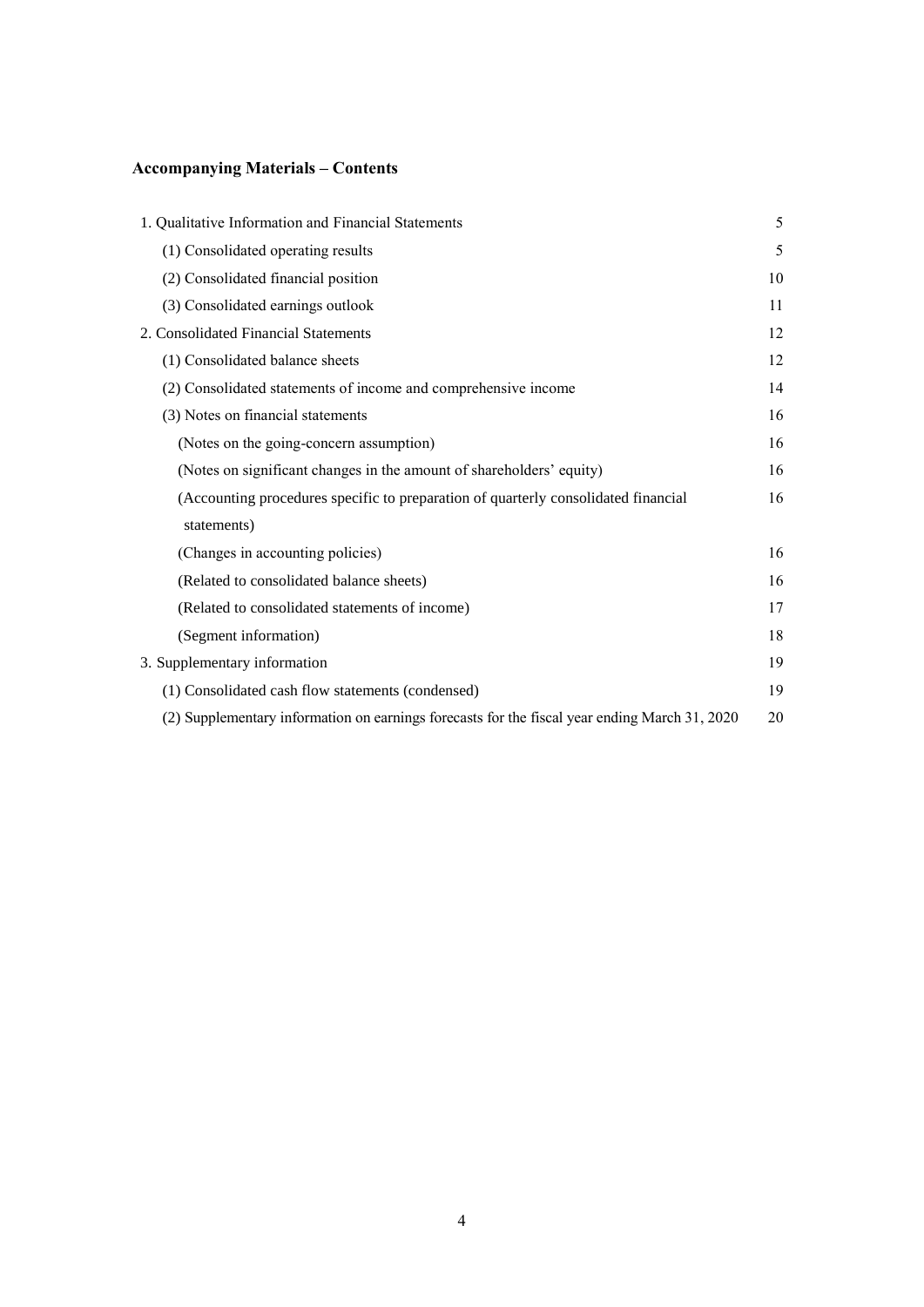### **1. Qualitative Information about Financial Statements**

### **(1) Consolidated operating results**

The global economy continues to grow at a moderate pace overall, but future developments remain difficult to predict, including uncertainty about the future of U.S.-China trade talks as well as negotiations for a new trade agreement between the U.K. and the EU, concerns about the economic impact of the Covid-19 coronavirus outbreak, and developments in the Middle East. Consequently, sufficient attention must be paid to the risk of a global economic downturn.

The Japanese economy has been recovering modestly due to the gradual increase in capital investment and other factors, but deterioration in corporate earnings due to the impact of the U.S.-China trade friction and a dip in personal consumption caused by the consumption tax hike have emerged, so the situation requires close monitoring.

Amid such an operating environment, the Group's orders received in the first nine months of the fiscal year ending March 31, 2020, decreased versus the previous fiscal year, mainly in the Aerospace Systems segment, and the Ship & Offshore Structure segment. Net sales increased overall, due to increases in the Aerospace Systems and the Rolling Stock segment and other segments, despite a decline in the Ship & Offshore Structure segment and other segments. Operating income and Recurring profit decreased, due to decreases in the Precision Machinery & Robot and the Motorcycle & Engine segment and other factors, despite the improvement in the Energy System & Plant Engineering segment. Net income attributable to owners of parent decreased due to the drop in recurring profit, the posting of loss on business withdrawal as extraordinary losses, and other factors.

As a result, the Group's consolidated orders received decreased ¥73.9 billion versus the same period of the previous fiscal year to ¥1,022.6 billion, consolidated net sales increased ¥40.8 billion year on year to ¥1,135.4 billion, operating income decreased ¥5.8 billion year on year to ¥30.9 billion, recurring profit decreased ¥4.4 billion year on year to ¥15.3 billion, and net income attributable to owners of parent decreased ¥6.6 billion year on year to ¥4.7 billion.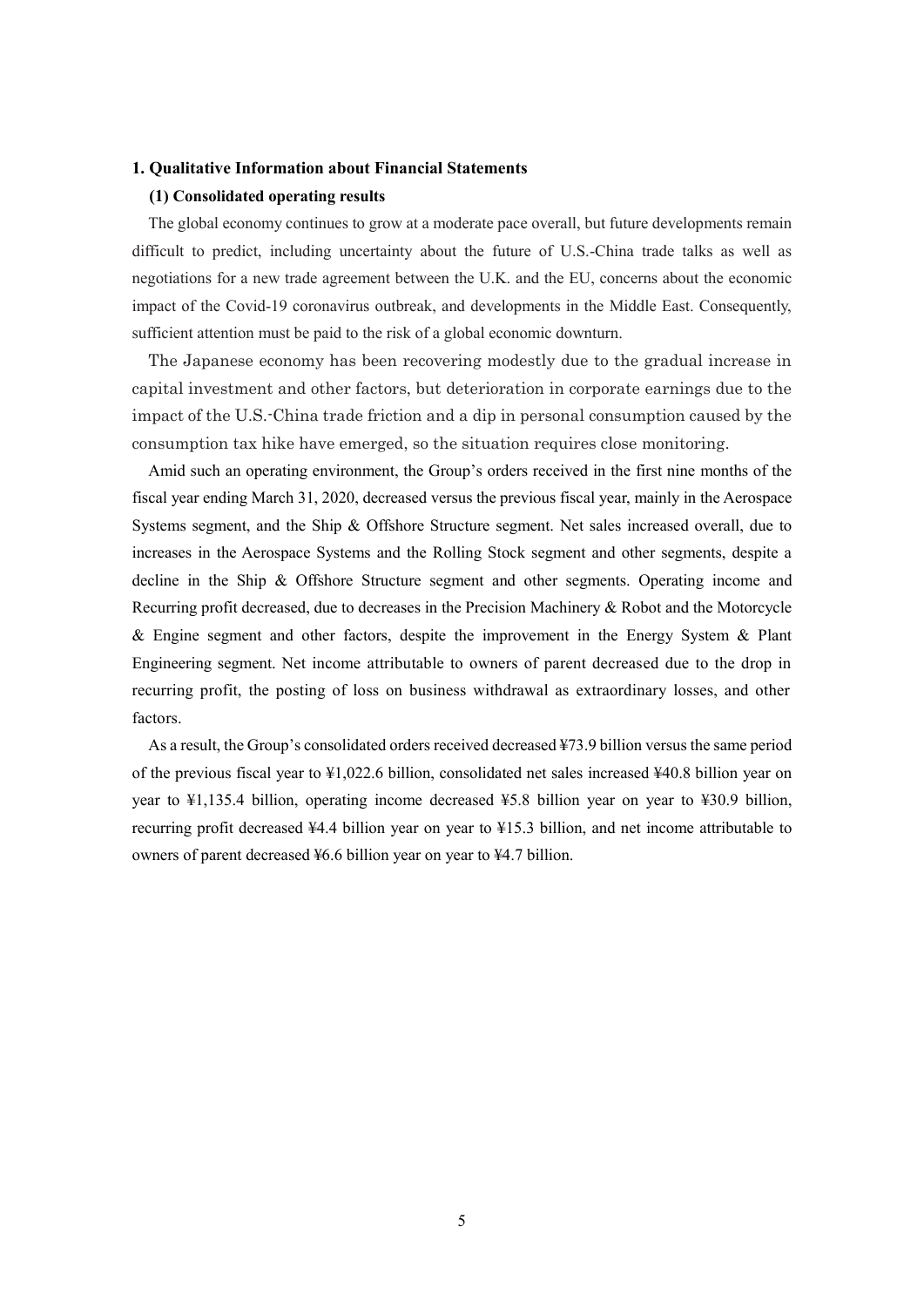Consolidated operating performance in the nine months of the fiscal year is summarized by segment below.

## **Segment Information**

|  | Segment net sales, operating income, and orders received (billion yen) |  |
|--|------------------------------------------------------------------------|--|
|  |                                                                        |  |

|                      | Nine months ended December 31 |           |         |           |                          |           |                | Orders received   |         |  |
|----------------------|-------------------------------|-----------|---------|-----------|--------------------------|-----------|----------------|-------------------|---------|--|
|                      |                               | 2018(A)   |         | 2019(B)   | Change $(B - A)$         |           |                | Nine months ended |         |  |
|                      |                               |           |         |           |                          |           |                | December 31       |         |  |
|                      | Net                           | Operating | Net     | Operating | Net                      | Operating | 2018           | 2019              | Change  |  |
|                      | sales                         | income    | sales   | income    | Sales                    | income    | (A)            | (B)               | $(B-A)$ |  |
| Aerospace            |                               |           |         |           |                          |           |                |                   |         |  |
| Systems              | 328.1                         | 21.2      | 371.4   | 20.5      | 43.3                     | (0.7)     | 280.5          | 245.1             | (35.4)  |  |
| <b>Energy System</b> |                               |           |         |           |                          |           |                |                   |         |  |
| & Plant              |                               |           |         |           |                          |           |                |                   |         |  |
| Engineering          | 168.8                         | 4.5       | 162.3   | 13.0      | (6.5)                    | 8.4       | 201.6          | 184.3             | (17.2)  |  |
| Precision            |                               |           |         |           |                          |           |                |                   |         |  |
| Machinery &          |                               |           |         |           |                          |           |                |                   |         |  |
| Robot                | 154.2                         | 14.9      | 147.0   | 5.2       | (7.2)                    | (9.7)     | 172.0          | 157.1             | (14.8)  |  |
| Ship & Offshore      |                               |           |         |           |                          |           |                |                   |         |  |
| Structure            | 63.0                          | 2.8       | 53.0    | (0.7)     | (10.0)                   | (3.5)     | 65.2           | 31.6              | (33.6)  |  |
| Rolling Stock        | 86.0                          | (6.4)     | 97.4    | (3.1)     | 11.3                     | 3.3       | 79.6           | 91.2              | 11.5    |  |
| Motorcycle &         |                               |           |         |           |                          |           |                |                   |         |  |
| Engine               | 226.2                         | (0.0)     | 230.1   | (4.5)     | 3.8                      | (4.4)     | 226.2          | 230.1             | 3.8     |  |
| Other                | 67.8                          | 2.4       | 73.9    | 2.0       | 6.0                      | (0.4)     | 71.1           | 82.8              | 11.7    |  |
| Adjustments          | $\overline{a}$                | (2.6)     |         | (1.3)     | $\overline{\phantom{0}}$ | 1.3       | $\overline{a}$ |                   |         |  |
| Total                | 1,094.5                       | 36.8      | 1,135.4 | 30.9      | 40.8                     | (5.8)     | 1,096.6        | 1,022.6           | (73.9)  |  |

Notes: 1. Net sales include only sales to external customers.

2. The method for calculating orders received in the Precision Machinery & Robot segment was changed in the first quarter of FY2019 from the previous simple method to a method based on more detailed order values. The value for orders received in the third quarter of the previous fiscal year has been recalculated in accordance with the new calculation method.

3. The Motorcycle & Engine segment's orders received are equal to its net sales as production is based mainly on estimated demand.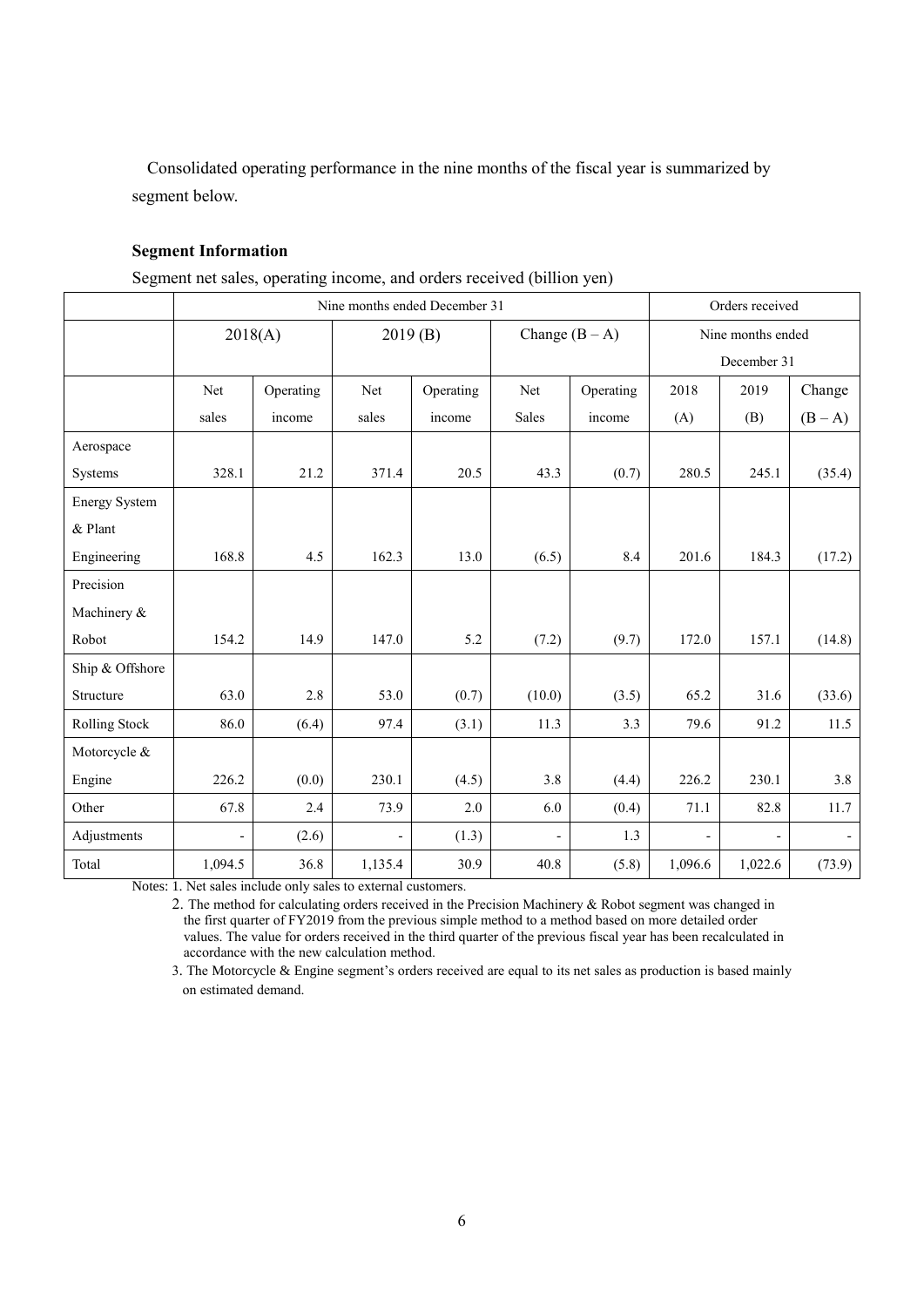#### **Aerospace Systems**

Regarding the business environment surrounding the Aerospace Systems segment, there is a certain level of demand from the Ministry of Defense in Japan amid the tight defense budget. Demand for commercial aircraft airframes and jet engines is increasing in conjunction with the rise in the number of air passengers.

Amid such an operating environment, consolidated orders received decreased ¥35.4 billion year on year to ¥245.1 billion due to decreases in component parts of airframes for Ministry of Defense and commercial aircraft, although component parts of commercial aircraft jet engines remain high level.

Consolidated net sales increased ¥43.3 billion year on year to ¥371.4 billion due to increases in component parts of airframes for Ministry of Defense and commercial aircraft, and component parts of commercial aircraft jet engines.

Operating income of ¥20.5 billion was on par with the previous year's result, as increased sales offset an increase in depreciation of development costs of a new program relating to component parts for commercial aircraft engines.

### **Energy System & Plant Engineering**

Regarding the business environment surrounding the Energy System & Plant Engineering segment, in addition to the recovery in resources development and oil and natural gas-related investment overseas, there is still demand for energy infrastructure maintenance in Asia. Besides, demand for distributed power sources is increasing due to stronger interest in investment in the environment and energy conservation, among other factors. In Japan, there is ongoing demand for replacing aging facilities for refuse incineration plants and industrial machinery. Meanwhile, in the energy and environmental field, although there is large potential demand for distributed power sources in Japan, investment plans are slightly delayed in light of the liberalization of electricity.

Amid such an operating environment, consolidated orders received decreased ¥17.2 billion year on year to ¥184.3 billion. Although new orders were relatively strong, including an order for major refurbishments of domestic waste disposal facilities, the year-on-year result reflects the nonrecurrence of orders received for large projects in the previous fiscal year, including orders for a Combined Cycle Power Plant and an LNG tank for the Japanese market.

Consolidated net sales decreased ¥6.5 billion year on year to ¥162.3 billion, due to a decline in sales of the Energy system segment and other factors, despite increases in construction work volume on chemical plant for overseas.

Operating income increased  $48.4$  billion year on year to  $413.0$  billion, due to the profitability improvement in chemical plant for overseas and the Energy System segment and the other factors, despite a drop in sales.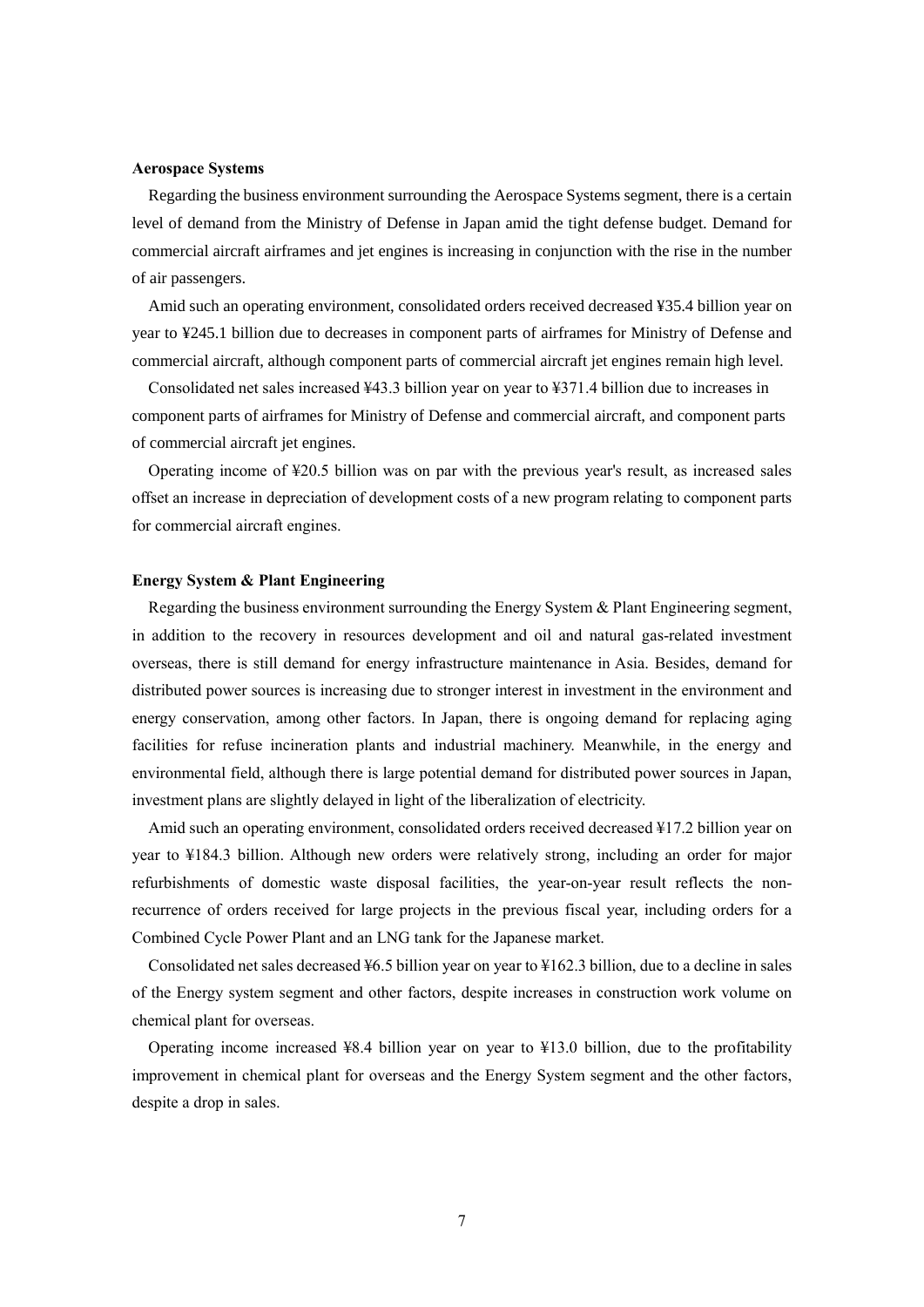#### **Precision Machinery & Robot**

Regarding the business environment surrounding the Precision Machinery & Robot segment, in the construction machinery market, production is currently declining as procurement of parts from a domestic manufacturer impacted by Typhoon Hagibis has stagnated, and sales declined due to the decrease in sales in emerging markets such as India and Indonesia, as well as in South Korea. However, going forward, strong demand is expected, particularly in emerging markets.

In the robot market, market conditions remain challenging due to factors including the postponement of capital investment in the Chinese market in response to the U.S.-China trade friction. However, with respect to robots for the semiconductors market, demand has started to recover due to the resumption of investment by leading semiconductor manufacturers in Taiwan and South Korea, and demand is expected to expand steadily over the medium to long term.

Amid such an operating environment, consolidated orders received decreased ¥14.8 billion year on year to ¥157.1 billion, due to decreases in hydraulic components for construction machinery market and various robots.

Consolidated net sales decreased ¥7.2 billion year on year to ¥147.0 billion, due to decreases in hydraulic components for construction machinery market and various robots.

Operating income decreased ¥9.7 billion year on year to ¥5.2 billion, as a result of factors including a decrease in the number of robots produced in China, increases in costs of hydraulic components and research and development, in addition to the drop in sales.

#### **Ship & Offshore Structure**

While demand for gas-fueled vessels is being driven higher by tighter environmental regulations and LNG development projects are beginning to take shape, the Ship & Offshore Structure segment's operating environment remains adverse due to the prolonged slump in the marine transport market, the continuation of the South Korean government's support policies for its shipbuilding industry, and other issues.

Amid such an operating environment, we received new orders LPG carriers but consolidated orders received totaled only ¥31.6 billion, ¥33.6 billion less than a year earlier when we received order for the submarine for Ministry of Defense.

Consolidated net sales decreased ¥10.0 billion year on year to ¥53.0 billion, due to decreases in volume of construction of LNG carrier and LPG carrier.

The segment posted an operating loss of ¥0.7 billion, a ¥3.5 billion deterioration from operating income a year earlier. The main factors dragging down earnings were lower revenue from newly built ships and the posting of losses from operations.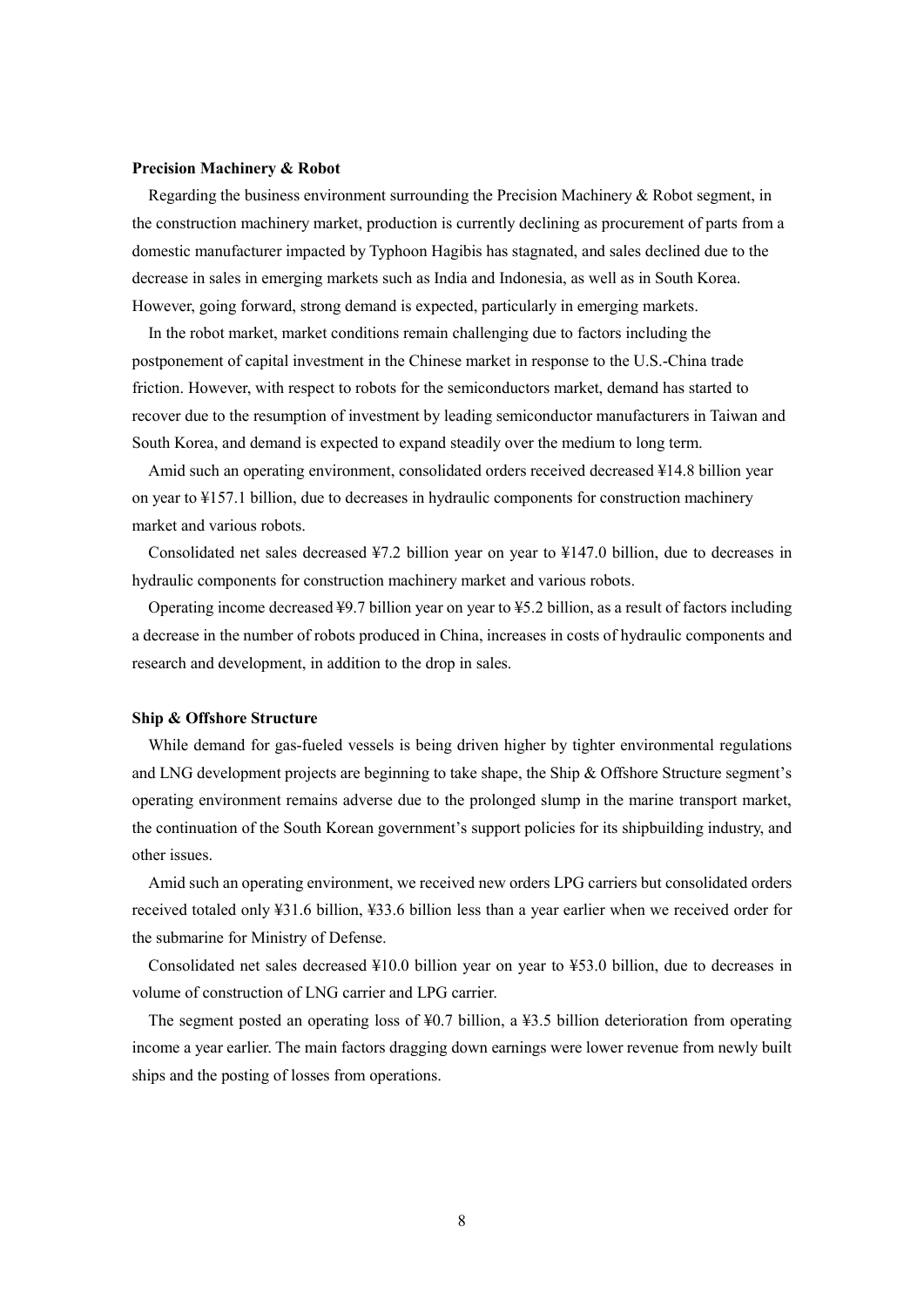#### **Rolling Stock**

Regarding the business environment surrounding the Rolling Stock segment, there continues to be stable demand in Japan for the replacement of aging railcars. Overseas, demand for new and replacement railcars is expected to increase in the U.S., including in the core New York area market. Meanwhile, in Asia, we are planning the formation of projects for emerging markets in tandem with the Japanese government's efforts to promote infrastructure-related exports.

Amid such an operating environment, consolidated orders received increased ¥11.5 billion year on year to ¥91.2 billion, due to an increase in subway cars in Japan.

Consolidated net sales increased ¥11.3 billion year on year to ¥97.4 billion, due to an increase in sales of rolling stocks for Japan and U.S., despite a decrease in components for overseas.

Operating loss improved by ¥3.3 billion year on year to an operating loss of ¥3.1 billion. This was mainly due to an increase in sales and a decrease in temporary expenses in a project in the U.S. market (the order for which was received in the same period of the previous fiscal year), despite cost fluctuations in some projects.

### **Motorcycle & Engine**

Regarding the business environment surrounding the Motorcycle  $\&$  Engine segment, while the modest growth in motorcycle markets mainly in Europe is continuing, some emerging markets are weak. With respect to utility vehicles and personal watercrafts, the market continues to grow stably mainly in North America. In the general-purpose engine market, growth is slowing down temporarily due to the impact of inclement weather and U.S.-China trade friction.

Amid such an operating environment, consolidated net sales increased ¥3.8 billion year on year to ¥230.1 billion, due to an increase in utility vehicles for U.S.

Operating loss deteriorated by ¥4.4 billion year on year to an operating loss of ¥4.5 billion. This was due to the appreciation of the yen, primarily against the euro and the US dollar, compared to the same period of the previous year, an increase in manufacturing costs due to the appreciation of the Thai baht against the yen, and other factors, despite an increase in revenue.

#### **Other Operations**

Consolidated net sales increased ¥6.0 billion year on year to ¥73.9 billion.

Operating income of ¥2.0 billion was on par with the previous year's result.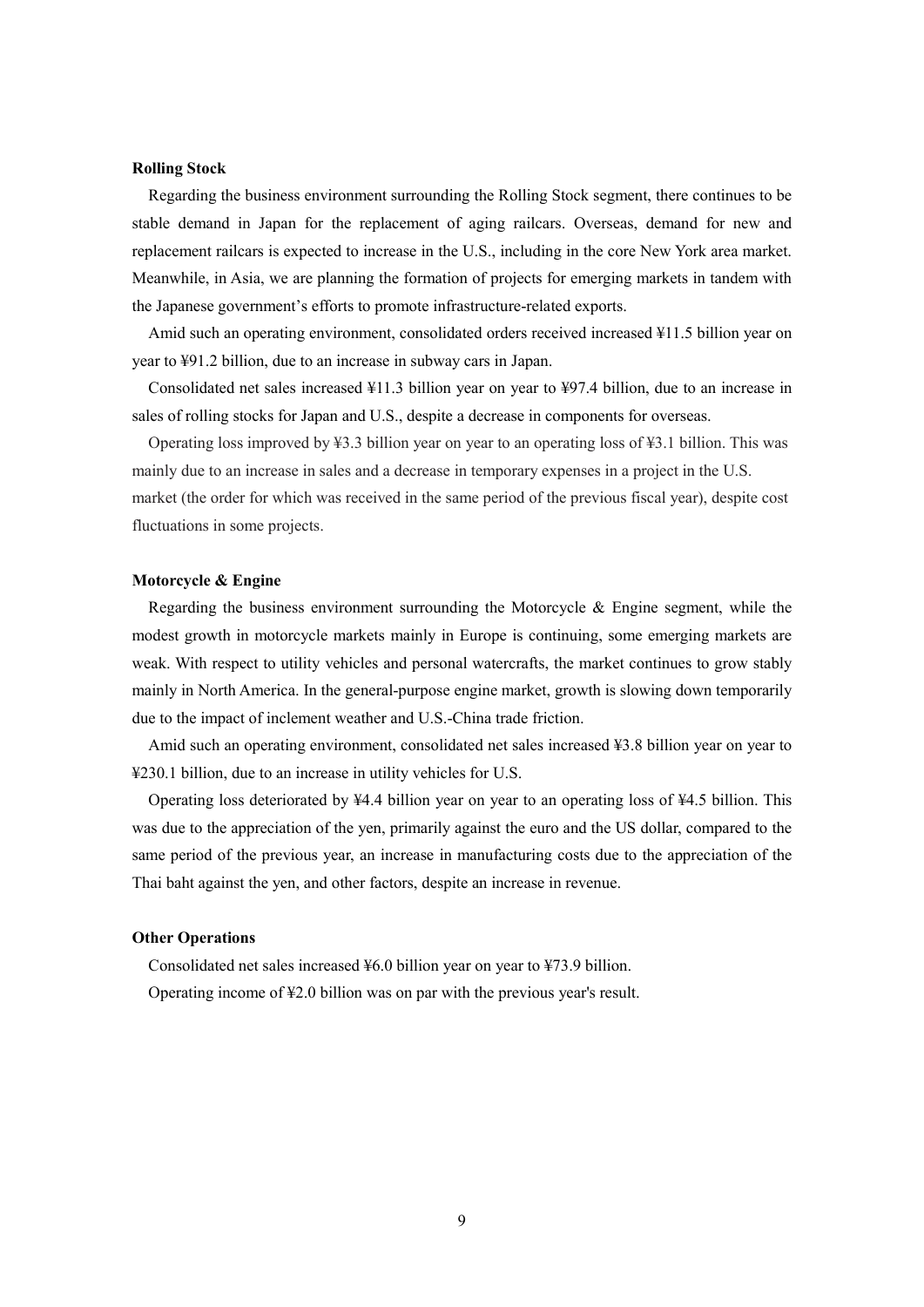### **(2) Consolidated financial position**

#### (i) Assets

Current assets were ¥1,351.6 billion, ¥215.3 billion increase from March 31, 2019 due to an increase in trade receivables.

Fixed assets were ¥701.8 billion, ¥0.6 billion decrease from March 31, 2019 due to a decrease in long-term accounts receivables.

As a result, total assets were ¥2,053.5 billion, ¥214.6 billion increase from March 31, 2019.

(ii) Liabilities

Interest bearing liabilities were ¥787.6 billion, ¥348.2 billion increase from March 31, 2019.

Liabilities were ¥1,578.5 billion, ¥231.9 billion increase from March 31, 2019 due to an increase in interest bearing liabilities and other factors.

(iii) Net assets

Consolidated net assets were ¥475.0 billion, ¥17.2 billion decrease from March 31, 2019 due to payment of dividends and a decrease in foreign currency translation adjustment.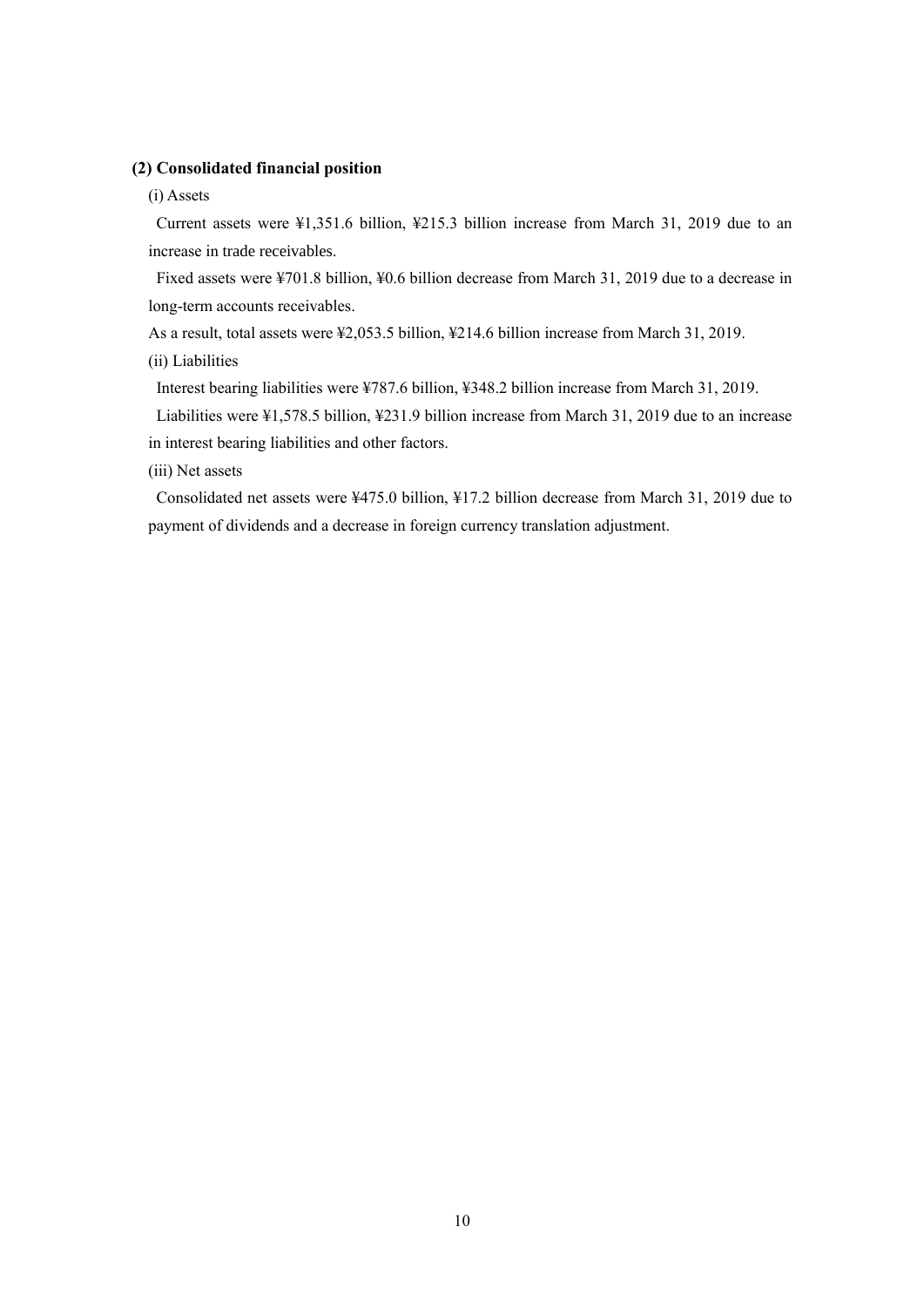### **(3) Consolidated earnings outlook**

Regarding its consolidated earnings forecast for the fiscal year ending March 31, 2020, the Company has left its forecast for consolidated net sales unchanged from the previously announced forecast (October 31). The Company has upwardly revised its consolidated operating income forecast to ¥60.0 billion, as despite expecting impacts from automobile recalls in the Motorcycle & Engine segment and a deterioration in profitability on U.S. projects in the Rolling Stock segment, the Company anticipates improved profitability of chemical plants for overseas markets in the Energy System & Plant Engineering segment, while in the Aerospace Systems segment the Company expects an improvement due to progress on cost reduction efforts and the impact of swifter collection of sales information on component parts for commercial aircraft jet engines.

The Company has left its forecasts for consolidated recurring profit and net income attributable to owners of parent unchanged from the previously announced forecasts.

Consolidated orders are forecast to decrease by ¥100.0 billion from the figures previous announced, to ¥1,550.0 billion, due to expected decreases in the Energy System & Plant Engineering segment and Ship & Offshore Structure segment, and other segments. ROIC and ROE are forecast to be 4.8% and 5.2%, respectively.

The Company's earnings forecasts assume exchange rates of ¥107 to the U.S. dollar and ¥118 to the euro.

#### *Note regarding consolidated earnings outlook*

The above earnings outlook is based on information available at the time of preparation, and includes risks and uncertainties. We therefore discourage making investment decisions depending solely on this outlook. Please note that actual earnings may differ materially from this outlook, due to a variety of important factors stemming from changes the external environment and/or the Company's internal environment. Important factors that impact actual operating performance include, but are not limited to, the economic situation surrounding the Company's scope of business, foreign exchange rates, in particular the yen/dollar exchange rate, tax codes and other regulatory system-related issues.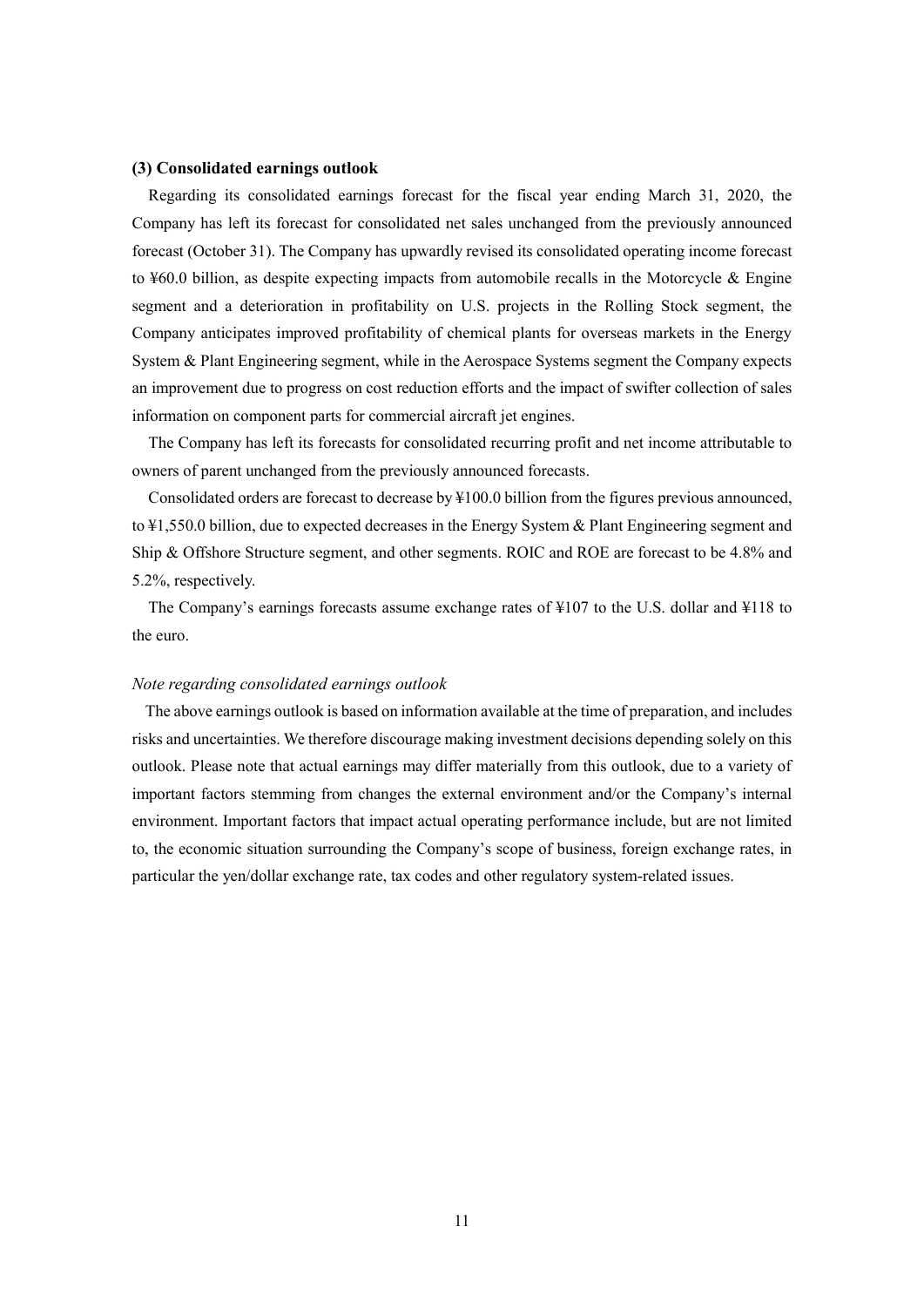## **2. Consolidated Financial Statements**

# **(1) Consolidated balance sheets**

|                                                            | Million yen    |                   |  |
|------------------------------------------------------------|----------------|-------------------|--|
|                                                            | As of          | As of             |  |
|                                                            | March 31, 2019 | December 31, 2019 |  |
| Assets                                                     |                |                   |  |
| Current assets                                             |                |                   |  |
| Cash on hand and in banks                                  | 74,311         | 74,408            |  |
| Trade receivables                                          | 427,665        | 548,257           |  |
| Merchandise and finished products                          | 68,176         | 89,052            |  |
| Work in process                                            | 405,087        | 449,740           |  |
| Raw materials and supplies                                 | 119,558        | 128,011           |  |
| Other                                                      | 45,333         | 66,322            |  |
| Allowance for doubtful receivables                         | (3,792)        | (4,094)           |  |
| Total current assets                                       | 1,136,340      | 1,351,697         |  |
| Fixed assets                                               |                |                   |  |
| Net property, plant and equipment                          |                |                   |  |
| Buildings and structures                                   | 194,939        | 195,891           |  |
| Other                                                      | 290,729        | 288,883           |  |
| Total property, plant and equipment                        | 485,669        | 484,774           |  |
| Intangible assets                                          | 16,797         | 18,977            |  |
| Investments and other assets                               |                |                   |  |
| Other                                                      | 201,471        | 199,402           |  |
| Allowance for doubtful receivables                         | (1, 422)       | (1,311)           |  |
| Total investments and other assets                         | 200,048        | 198,091           |  |
| Total fixed assets                                         | 702,514        | 701,843           |  |
| <b>Total assets</b>                                        | 1,838,855      | 2,053,540         |  |
|                                                            |                |                   |  |
| <b>Liabilities</b>                                         |                |                   |  |
| Current liabilities                                        |                |                   |  |
| Trade payables                                             | 247,191        | 227,269           |  |
| Electronically recorded obligations - operating            | 123,083        | 111,157           |  |
| Short-term debt                                            | 100,023        | 283,420           |  |
| Income taxes payable                                       | 10,390         | 4,755             |  |
| Provision for sales promotion expenses                     | 497            | 6,317             |  |
| Accrued bonuses                                            | 21,168         | 10,595            |  |
| Provision for product warranties                           | 13,096         | 12,428            |  |
| Provision for losses on construction contracts             | 27,609         | 14,214            |  |
| Advances from customers                                    | 181,419        | 145,900           |  |
| Other                                                      | 139,800        | 272,256           |  |
| Total current liabilities                                  | 864,280        | 1,088,316         |  |
|                                                            |                |                   |  |
| Long-term liabilities                                      |                |                   |  |
| Bonds payable                                              | 140,000        | 140,000           |  |
| Long-term debt                                             | 187,568        | 191,940           |  |
| Net defined benefit liability                              | 97,602         | 101,980           |  |
| Provision for the in-service issues of commercial aircraft |                |                   |  |
| jet engines                                                | $(*1)11,468$   | $(*1)13,993$      |  |
| Other                                                      | 45,674         | 42,296            |  |
| Total long-term liabilities                                | 482,313        | 490,211           |  |
| <b>Total liabilities</b>                                   | 1,346,593      | 1,578,527         |  |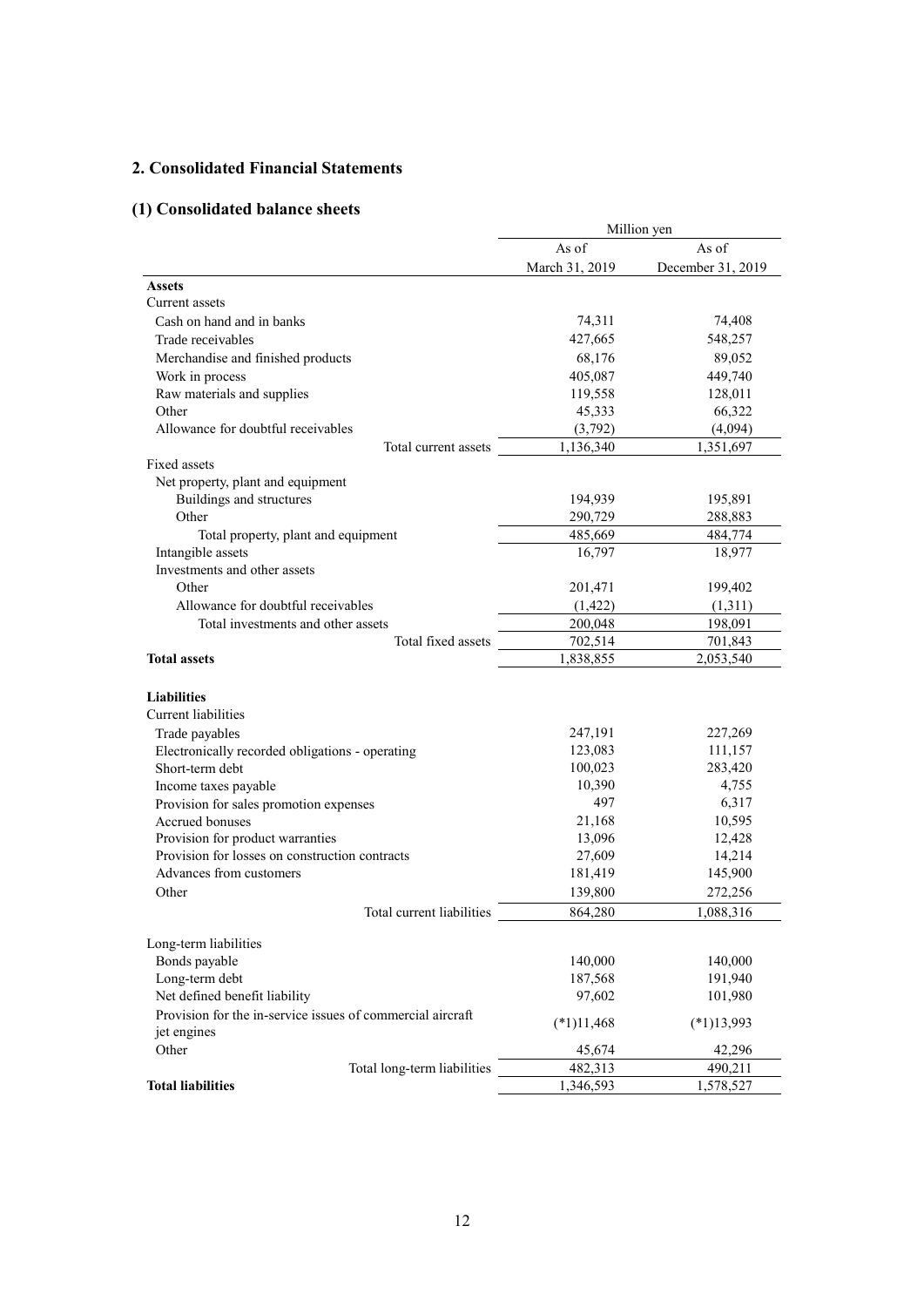| <b>Net assets</b>                                       |           |           |
|---------------------------------------------------------|-----------|-----------|
| Shareholders' equity                                    |           |           |
| Common stock                                            | 104,484   | 104,484   |
| Capital surplus                                         | 54,542    | 54,542    |
| Retained earnings                                       | 324,606   | 312,726   |
| Treasury stock                                          | (130)     | (133)     |
| Total shareholders' equity                              | 483,502   | 471,620   |
| Accumulated other comprehensive income                  |           |           |
| Net unrealized gains (losses) on securities, net of tax | 2,682     | 2,673     |
| Deferred gains (losses) on hedges                       | (227)     | (391)     |
| Foreign currency translation adjustment                 | (4,556)   | (11, 171) |
| Remeasurements of defined benefit plans                 | (5,014)   | (3,667)   |
| Total accumulated other comprehensive income            | (7,115)   | (12, 556) |
| Non-controlling interests                               | 15,874    | 15,949    |
| <b>Total net assets</b>                                 | 492,261   | 475,013   |
| <b>Total net assets and liabilities</b>                 | 1.838.855 | 2.053.540 |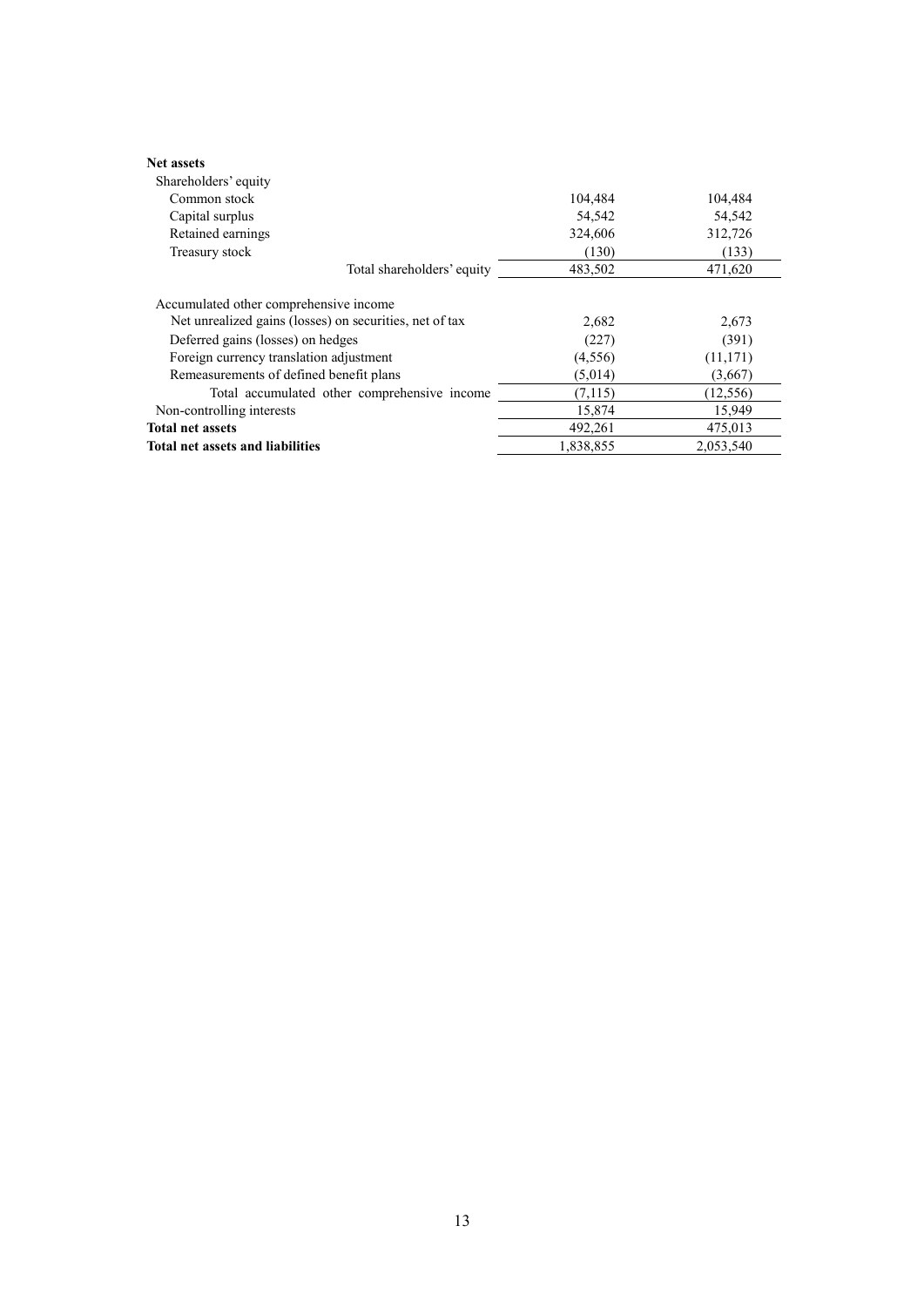# (**2) Consolidated statements of income and comprehensive income**

## **Consolidated statements of income**

|                                                                       | Million yen                            |                                        |
|-----------------------------------------------------------------------|----------------------------------------|----------------------------------------|
|                                                                       | Nine Months Ended<br>December 31, 2018 | Nine Months Ended<br>December 31, 2019 |
| Net sales                                                             | 1,094,583                              | 1,135,444                              |
| Cost of sales                                                         | 910,113                                | 954,085                                |
| Gross profit                                                          | 184,469                                | 181,359                                |
| Selling, general and administrative expenses                          |                                        |                                        |
| Salaries and benefits                                                 | 40,325                                 | 41,357                                 |
| R&D expenses                                                          | 33,427                                 | 36,371                                 |
| Other                                                                 | 73,867                                 | 72,645                                 |
| Total selling, general and administrative expenses                    | 147,620                                | 150,375                                |
| Operating income                                                      | 36,849                                 | 30,983                                 |
| Non-operating income                                                  |                                        |                                        |
| Interest income                                                       | 648                                    | 530                                    |
| Dividend income                                                       | 263                                    | 252                                    |
| Equity in income of non-consolidated subsidiaries and affiliates      | 1,014                                  | 867                                    |
| Other                                                                 | 2,585                                  | 2,157                                  |
| Total non-operating income                                            | 4,512                                  | 3,807                                  |
| Non-operating expenses                                                |                                        |                                        |
| Interest expense                                                      | 2,505                                  | 2,787                                  |
| Foreign exchange losses                                               | 4,620                                  | 4,794                                  |
| Payments for the in-service issues of commercial aircraft jet engines | $(*1)$ 9,745                           | $(*1)$ 7,640                           |
| Other                                                                 | 4,625                                  | 4,189                                  |
| Total non-operating expenses                                          | 21,496                                 | 19,411                                 |
| Recurring profit                                                      | 19,865                                 | 15,379                                 |
| Extraordinary income                                                  |                                        |                                        |
| Gain on sales of fixed assets                                         |                                        | $(*2)$ 1,277                           |
| Total extraordinary income                                            |                                        | 1,277                                  |
| <b>Extraordinary</b> loss                                             |                                        |                                        |
| Loss on withdrawal from business                                      | $\overline{\phantom{m}}$               | $(*3)$ 2,383                           |
| Total extraordinary loss                                              | $\overline{\phantom{a}}$               | 2,383                                  |
| Income before income taxes                                            | 19,865                                 | 14,273                                 |
| Income taxes                                                          | 6,721                                  | 8,416                                  |
| Net income                                                            | 13,144                                 | 5,856                                  |
| Net income attributable to non-controlling interests                  | 1,758                                  | 1,094                                  |
| Net income attributable to owners of parent                           | 11,385                                 | 4,762                                  |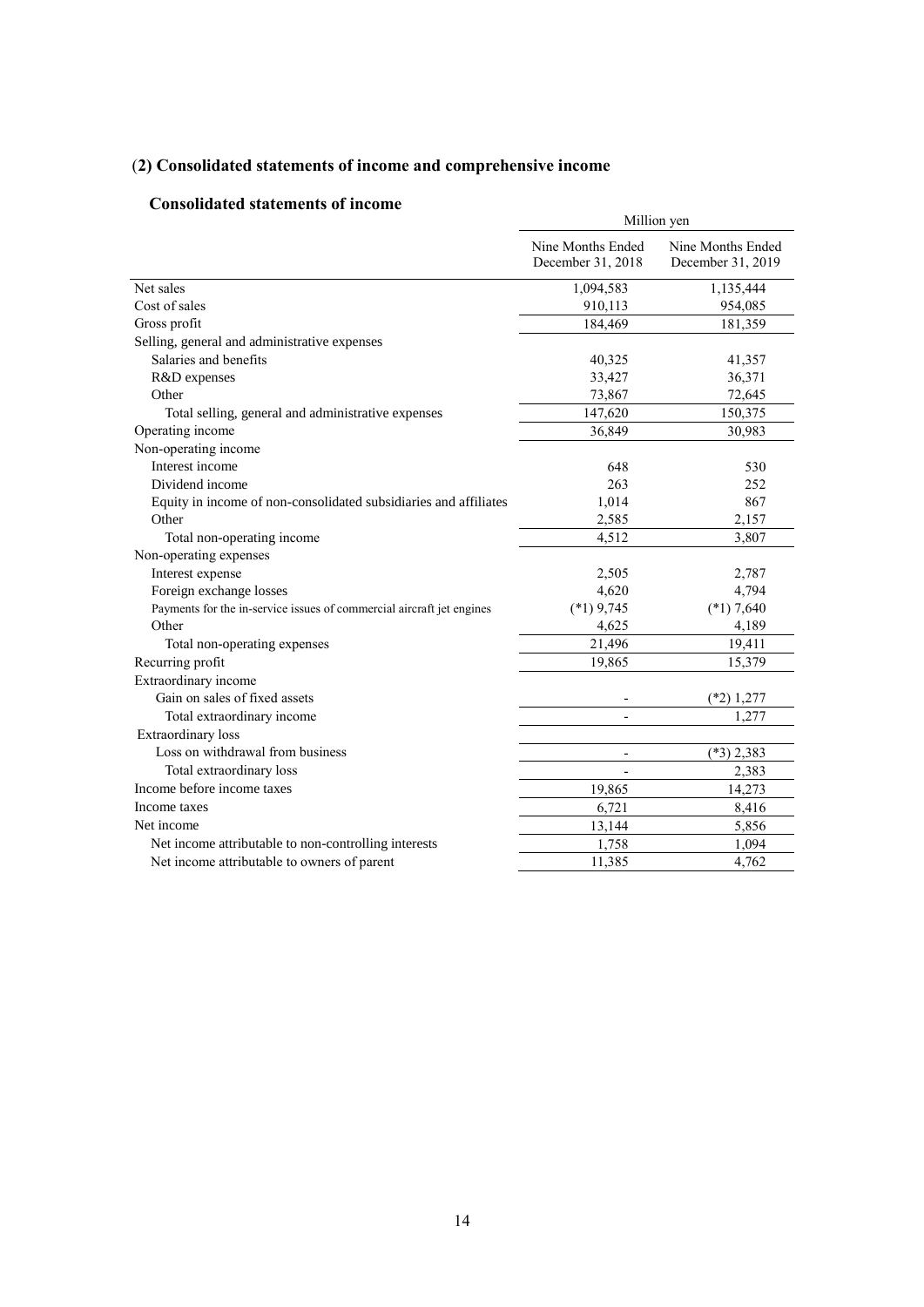| Consonance succinents of comprenensive income                                                |                                        | Million yen                            |
|----------------------------------------------------------------------------------------------|----------------------------------------|----------------------------------------|
|                                                                                              | Nine Months Ended<br>December 31, 2018 | Nine Months Ended<br>December 31, 2019 |
| Net income                                                                                   | 13,144                                 | 5,856                                  |
| Other comprehensive income                                                                   |                                        |                                        |
| Net unrealized gains (losses) on securities                                                  | (1,182)                                |                                        |
| Deferred gains (losses) on hedges                                                            | (387)                                  | (143)                                  |
| Foreign currency translation adjustment                                                      | 313                                    | (2,903)                                |
| Remeasurement of defined benefit plans                                                       | 2,363                                  | 1,352                                  |
| Share of other comprehensive income(loss) of associates<br>accounted for using equity method | (3,332)                                | (4,246)                                |
| Total other comprehensive income(loss)                                                       | (2,227)                                | (5,939)                                |
| Comprehensive Income(loss) attributable to:                                                  | 10,916                                 | (82)                                   |
| Owners of parent                                                                             | 9,446                                  | (678)                                  |
| Non-controlling interests                                                                    | 1,469                                  | 595                                    |

## **Consolidated statements of comprehensive income**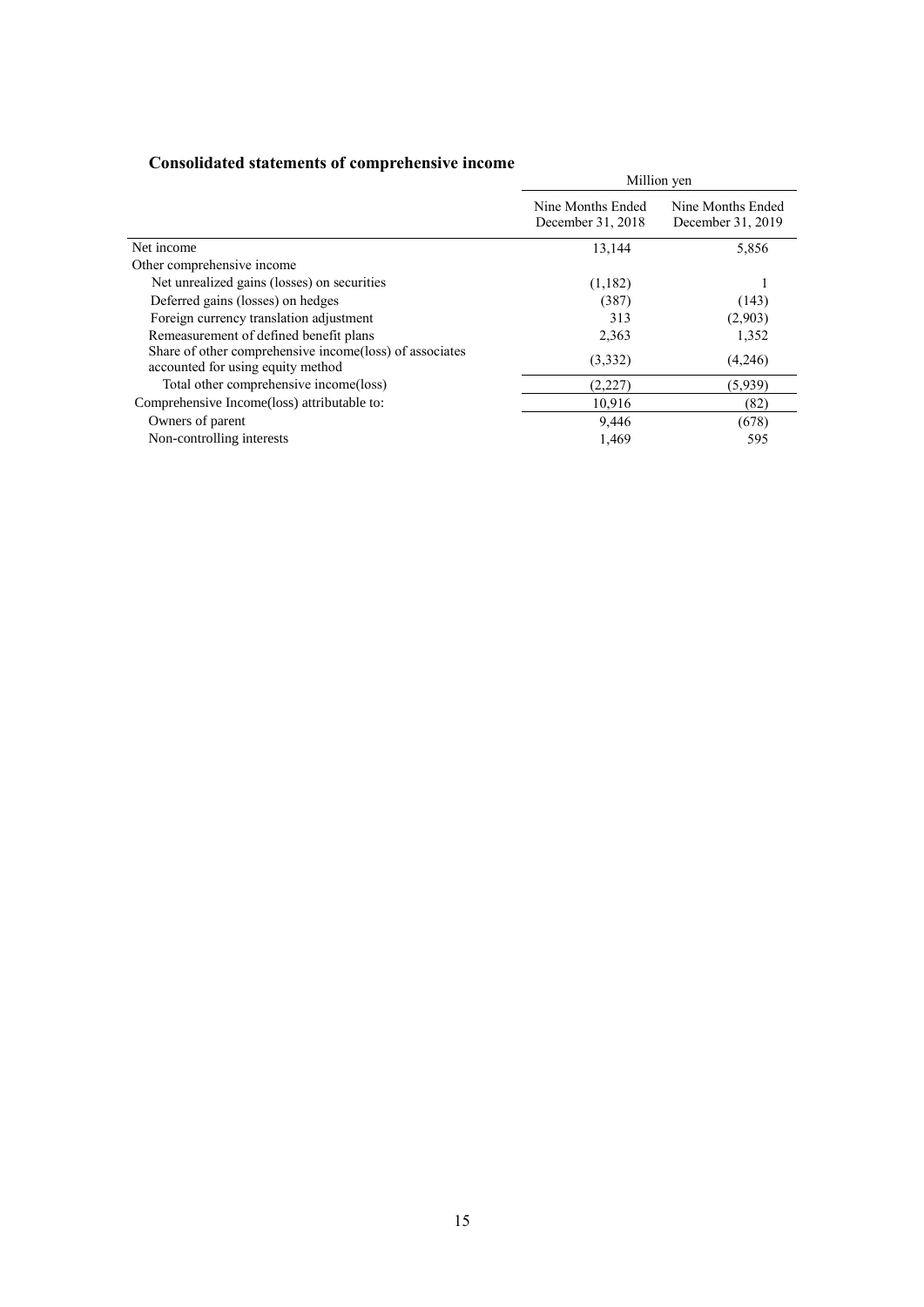#### (**3) Notes on financial statements**

*Notes on the going-concern assumption* 

Not applicable

#### *Notes on significant changes in the amount of shareholders' equity*

Not applicable

## *Accounting procedures specific to preparation of quarterly consolidated financial statements* (Calculation of tax expense)

The Company calculates tax expense by rationally estimating its effective tax rate after application of tax effect accounting to pretax net income for the fiscal year which includes the third quarter under review, and multiplying quarterly pretax net income by said estimated effective tax rate. If unable to use the estimated effective tax rate, the Company calculates tax expense by multiplying the statutory effective tax rate by quarterly pretax net income adjusted to reflect material differences other than temporary differences.

Income taxes are reported inclusive of income tax adjustments.

### *Changes in accounting policies*

Consolidated subsidiaries applying U.S. accounting standards began applying Topic 606, "Revenue from Contracts with Customers" from the first quarter of the year under review.

With the application of this standard, when contracted goods or services are transferred to the customer, revenue is recognized at an amount that reflects the consideration expected to be received in exchange for the goods or services. In applying this standard, the Company adopted the method, as is permitted as a transitional measure, of recognizing the cumulative effect of a retroactive adjustment from the date at which the standard was applied and accordingly reducing retained earnings at the beginning of the current consolidated fiscal year.

As a result, retained earnings at the beginning of the third quarter of the year under review decreased by ¥4,948 million. In addition, income before income taxes for the third quarter of current fiscal year increased by ¥2,004 million over the amount that would have been recorded if the previous accounting standard had been applied.

#### *Related to consolidated balance sheets*

(\*1) Provision for the in-service issues of commercial aircraft jet engines

The Company participates as a risk and revenue sharing partner on the Rolls-Royce Trent 1000 engine program, which has been impacted by the challenge of managing significant in-service issues. Rolls-Royce continues to work hard to remedy this situation and has made further substantial progress on the implementation of long-term solutions and mitigation of the near-term impact on customers. In the FY2019 third quarterly financial results, the Company has made a provision of the abnormal cost related to in-service issues which the Company would cover as a member of this program.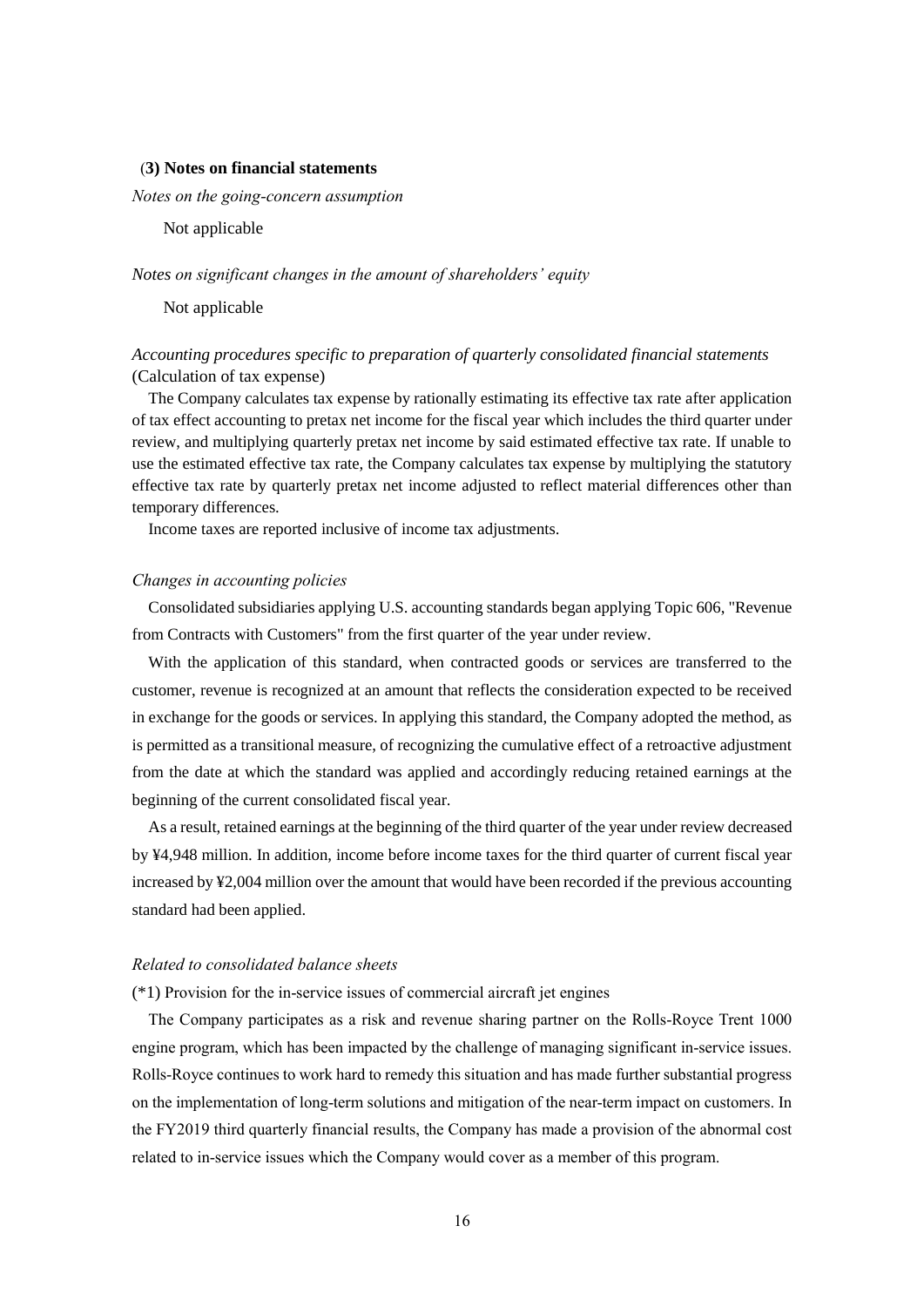## *Related to consolidated statements of income*

(\*1) Payments for the in-service issues of commercial aircraft jet engines

The Company participates as a risk and revenue sharing partner on the Rolls-Royce Trent 1000 engine program, which has been impacted by the challenge of managing significant in-service issues. Rolls-Royce continues to work hard to remedy this situation and has made further substantial progress on the implementation of long-term solutions and mitigation of the near-term impact on customers. In the FY2019 third quarterly financial results, the Company has made a provision of the abnormal cost related to in-service issues which the Company would cover as a member of this program. The provision was included within the non-operating expenses.

#### (\*2) Gain on sales of fixed assets

Proceeds from the sale of former dormitory/company housing sites.

### (\*3) Loss on withdrawal from business

Losses associated with withdrawal from certain businesses by the Energy System & Plant Engineering Company.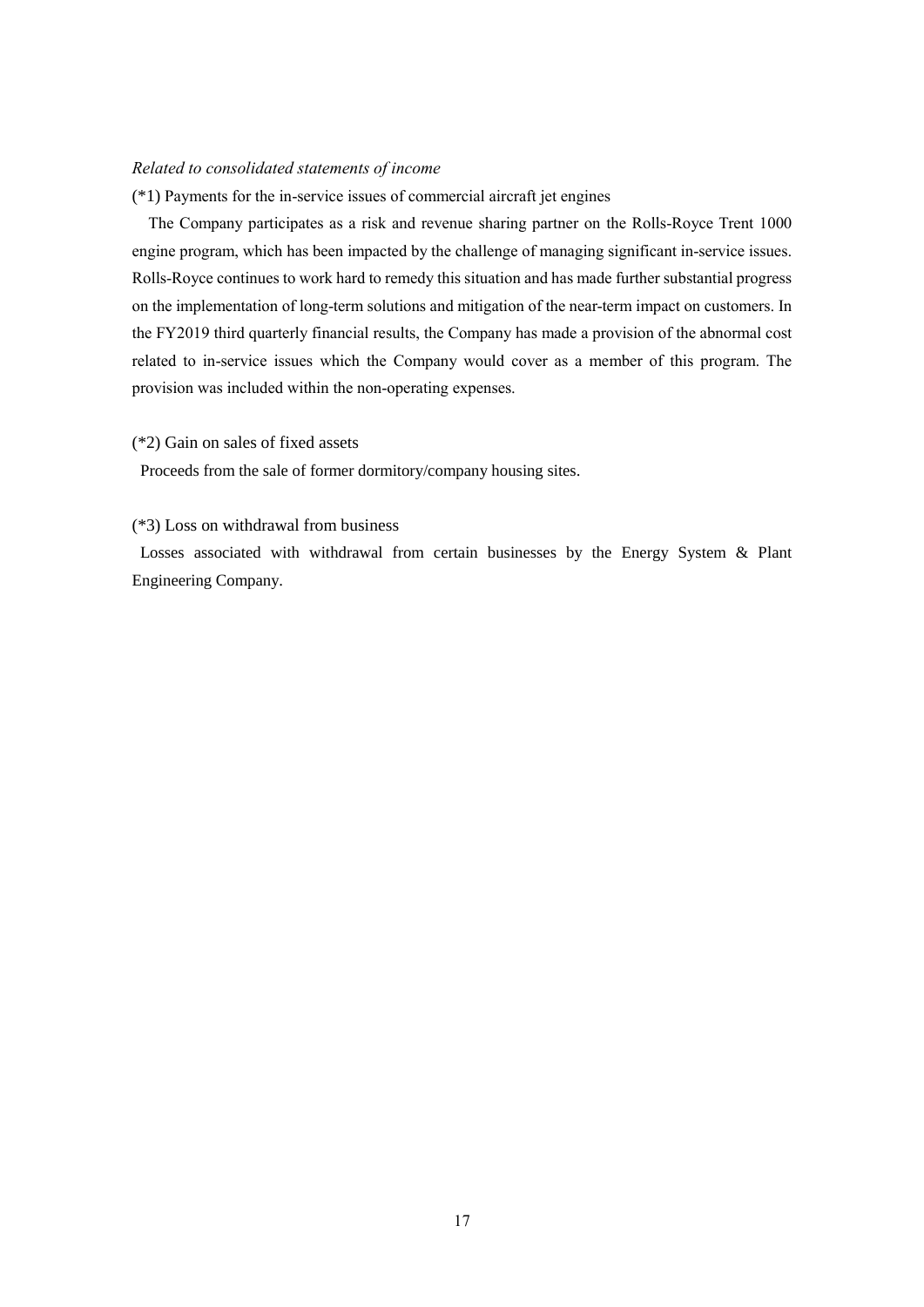## *Segment information*

1. Nine Months Ended December 31, 2018 (April 1, 2018 – December 31, 2018)

(1) Sales and income (loss) by reportable segment

|                                   |                |                       |             | Million yen                |
|-----------------------------------|----------------|-----------------------|-------------|----------------------------|
|                                   | External sales | Intersegment<br>sales | Total sales | Operating<br>income (loss) |
| Aerospace Systems                 | 328,137        | 8.536                 | 336,674     | 21,295                     |
| Energy System & Plant Engineering | 168,844        | 14,285                | 183.129     | 4.534                      |
| Precision Machinery & Robot       | 154,282        | 11,777                | 166,059     | 14.942                     |
| Ship & Offshore structure         | 63,066         | 2.665                 | 65.732      | 2,803                      |
| Rolling stock                     | 86,088         | 16                    | 86,105      | (6, 452)                   |
| Motorcycle & Engine               | 226,298        | 496                   | 226,795     | (33)                       |
| Other                             | 67,865         | 29,035                | 96,900      | 2,456                      |
| Reportable segment total          | 1,094,583      | 66,813                | 1,161,397   | 39.545                     |
| Adjustments*1                     |                | (66, 813)             | (66, 813)   | (2,696)                    |
| Consolidated total                | 1.094.583      |                       | 1.094.583   | 36,849                     |

Notes: 1. Breakdown of adjustments:

|                           | Million yen |
|---------------------------|-------------|
| Income                    | Amount      |
| Intersegment transactions | ιοι         |
| Corporate expenses*       | (2,635      |
| Total                     | 2.69        |

\*Corporate expenses mainly comprise general and administrative expenses not attributed to reportable segments.

2. Segment income adjustments are based on operating income reported on the consolidated statements of income for the corresponding period.

 (2) Impairment loss on fixed assets and goodwill by reportable segment Not applicable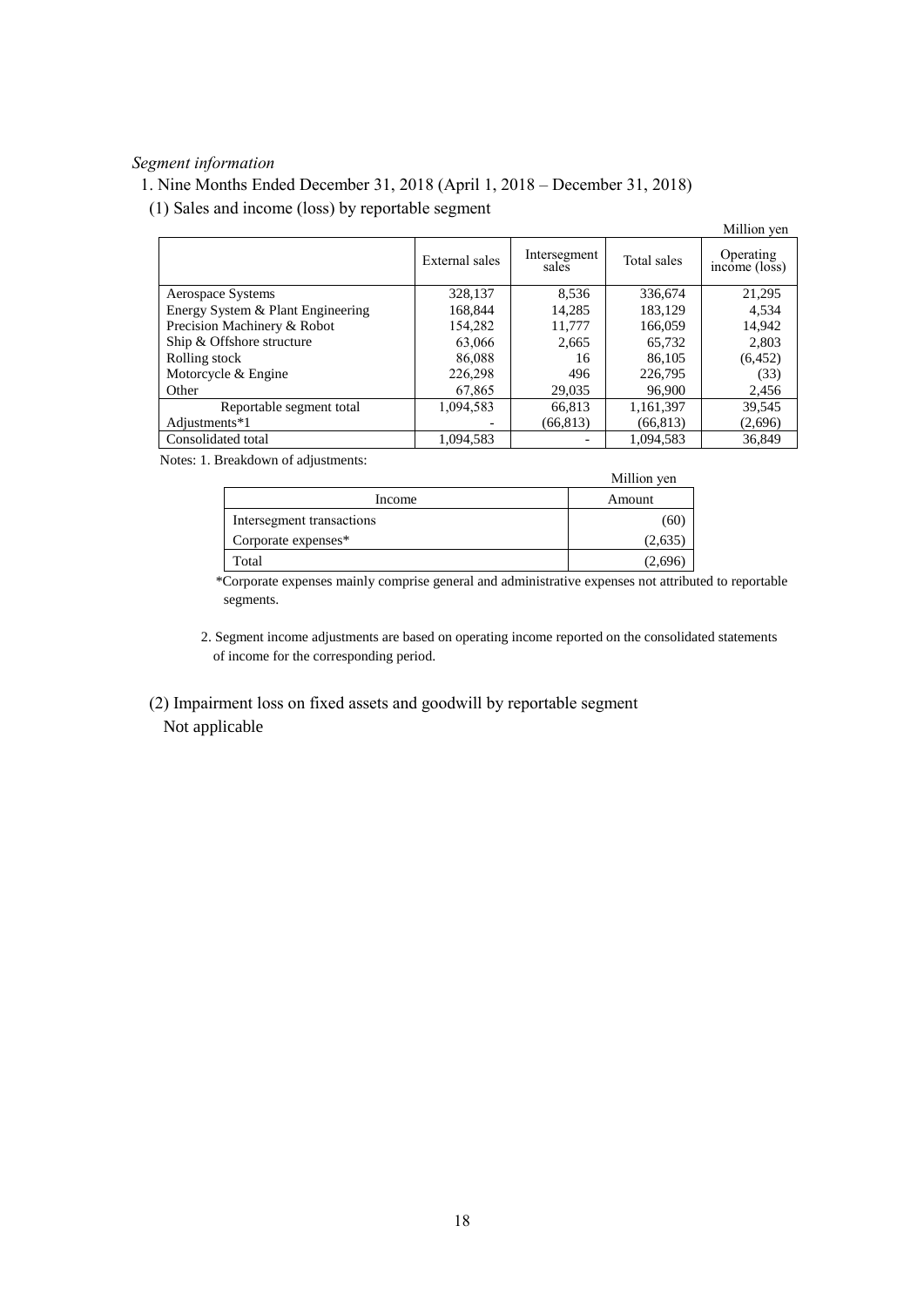## 2. Nine Months Ended December 31, 2019 (April 1, 2019 – December 31, 2019)

(1) Sales and income (loss) by reportable segment

|                                   |                |                       |             | Million yen                |
|-----------------------------------|----------------|-----------------------|-------------|----------------------------|
|                                   | External sales | Intersegment<br>sales | Total sales | Operating<br>income (loss) |
| Aerospace Systems                 | 371,446        | 6.913                 | 378,360     | 20.517                     |
| Energy System & Plant Engineering | 162.317        | 23,379                | 185,697     | 13,027                     |
| Precision Machinery & Robot       | 147,080        | 11,422                | 158,503     | 5,216                      |
| Ship & Offshore structure         | 53,016         | 6.514                 | 59,531      | (788)                      |
| Rolling stock                     | 97.477         | 12                    | 97.489      | (3,147)                    |
| Motorcycle & Engine               | 230,171        | 497                   | 230,668     | (4,517)                    |
| Other                             | 73,934         | 27,782                | 101,716     | 2,055                      |
| Reportable segment total          | 1,135,444      | 76,522                | 1,211,967   | 32,364                     |
| Adjustments*1                     |                | (76, 522)             | (76, 522)   | (1,380)                    |
| Consolidated total                | 1.135.444      |                       | 1.135.444   | 30.983                     |

Notes: 1. Breakdown of adjustments:

|                           | Million yen |
|---------------------------|-------------|
| Income                    | Amount      |
| Intersegment transactions | 105         |
| Corporate expenses*       | (1,486      |
| Total                     | (1.38)      |

\* Corporate expenses mainly comprise general and administrative expenses not attributed to reportable segments.

2. Segment income adjustments are based on operating income reported on the consolidated statements of income for the corresponding period.

## (2) Impairment loss on fixed assets and goodwill by reportable segment

Not applicable

## **3. Supplementary information**

## **(1) Consolidated cash flow statements (condensed)**

|                                            |                                        | Million yen                            |  |  |
|--------------------------------------------|----------------------------------------|----------------------------------------|--|--|
|                                            | Nine months ended<br>December 31, 2018 | Nine months ended<br>December 31, 2019 |  |  |
| Cash flow from operating activities        | (207, 489)                             | (288, 421)                             |  |  |
| Cash flow from investing activities        | (67, 409)                              | (46,216)                               |  |  |
| Cash flow from financing activities        | 254,463                                | 335,815                                |  |  |
| Cash and cash equivalents at end of period | 43,259                                 | 70,914                                 |  |  |